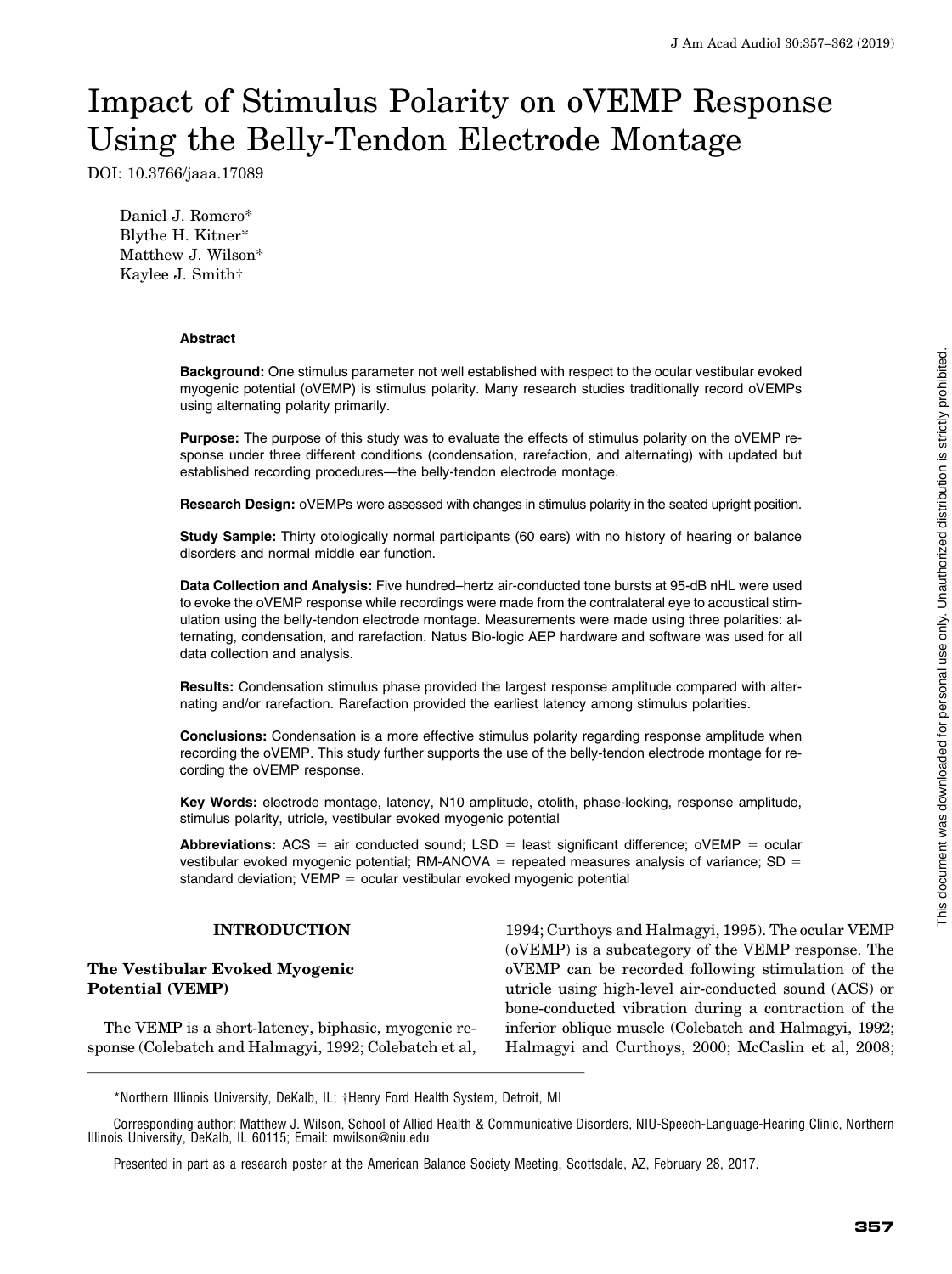Todd et al, 2009; Curthoys et al, 2011). The oVEMP carries afferent (excitatory) signals through the superior vestibular nerve, vestibular nuclei, and medial longitudinal fasciculus and, finally, terminates at the motor neurons of the contralateral inferior oblique muscle of the eye (Todd et al, 2007). Numerous studies have confirmed that the presence of the oVEMP signifies the integrity of the utricle and superior vestibular nerve (Todd et al, 2008; 2009; Curthoys, 2010; Govender et al, 2011).

## VEMP Stimulus Parameters

Since its first observation, various acquisition protocols have been studied in the context of the oVEMP response in an effort to identify how best to objectively measure response characteristics of the utricle (Rosengren et al, 2005; Chihara et al, 2007; Todd et al, 2007; Iwasaki et al, 2008; Todd et al, 2009; Curthoys, 2010; Curthoys et al, 2011; Murnane et al, 2011; Piker et al, 2011; Cheng et al, 2012; Sandhu et al, 2013: 568; Makowiec et al, 2017). As a result of this work, it is now well understood that the overall response amplitude is affected by the interaction between stimulus characteristics, such as frequency, type, and intensity, and physical recording parameters such as electrode placement.

For instance, Murnane et al (2011) investigated the effect of electrode placement (ipsilateral versus contralateral) and stimulus level using a 500-Hz tone burst in thirty individuals. Using a traditional infraorbital montage and alternating polarity, the results suggested that a contralateral, 500-Hz tone burst at 125-dB SPL provided the largest response. A later study by Cheng et al (2012) examined the influence of stimulus type by comparing click versus tone burst stimuli with four different ramp and plateau times in a population of 22 healthy adults. Responses were collected using a traditional, infraorbital montage and rarefaction polarity. The authors found tone burst versus click stimuli generated larger N1–P1 response amplitude with a difference of 10.94 uV compared with 3.4 uV, respectively. Cheng et al (2012) also reported a lack of difference in the N1–P1 amplitude between the four types of tone burst stimuli with different rise and fall times (9.7– 10.94 uV). Based on this work and that of other researchers (for review, see Curthoys and Grant, 2015), it is well established that a contralateral, 500-Hz tone burst elicited by air-conducted sound activates receptor cells in the utricular maculae and produces an oVEMP response (Todd et al, 2008; 2009).

In conjunction with changes in stimulus characteristics, recent studies have shown that electrode placement can also cause variation in the response amplitude because of reference contamination (Piker et al, 2011; Sandhu et al, 2013; Govender et al, 2016a). The studies by Sandhu et al (2013) and Govender et al (2016a) completed serial cross-comparisons among different montages of the oVEMP using standard stimulus parameters (500-Hz tone burst at 95-dB nHL) with alternating polarity. The central theme of the two studies was to determine the best recording sites for the oVEMP, that is, ones that provide the largest response amplitude with the least amount of reference contamination. Both studies used electrodes that were placed in locations ranging from the lateral to the inner canthus of the eye; however, Govender et al (2016a) excluded a nason placement. Both studies reported that infraorbital electrode placement resulted in smaller amplitudes than those that are more mediolateral. Specifically, Sandhu et al (2013) found recording from the belly tendon and nason, that is, belly-tendon montage, provided the largest amplitude. Although the lack of a nason placement in Govender et al (2016a) makes comparing results from the two studies difficult, later studies have confirmed the validity of using the belly-tendon montage to maximize the oVEMP response amplitude (Leyssens et al, 2017; Makowiec et al, 2017).

In all aforementioned studies, no attempt was made to look specifically at the influence of polarity, coupled with the belly-tendon electrode montage, on the overall response amplitude. One recent study by Amorim et al (2017) focused on the effects of polarity, but the authors used an electrode montage that resembled Govender et al (2016b) and not Sandhu et al (2013). Amorim and colleagues tested 12 healthy individuals using rarefaction, condensation, and alternating polarities. Both rarefaction and condensation produced waveforms that contained up to three different subpeaks. Results indicated amplitude values differed depending on which subpeak was examined. When focusing on only the most prominent subpeak, there was no significant difference between the three polarities; however, if comparing only the first main subpeak, the amplitudes were significantly larger for condensation (Amorim et al 2017).

In reviewing the literature, there are a paucity of studies that have examined how the response amplitude is affected by stimulus polarity (condensation, rarefaction, and alternating) using the belly-tendon montage specifically. Therefore, the purpose of the present investigation was to explore the effect of three stimulus polarities: rarefaction, condensation, and alternating, while using the belly-tendon montage on the oVEMP response. It was hypothesized that a larger response amplitude would be observed using a single polarity, specifically condensation, relative to rarefaction or alternating.

#### METHODS

Approval for all data collection procedures was obtained from the university's Institutional Review Board before undertaking data collection. Thirty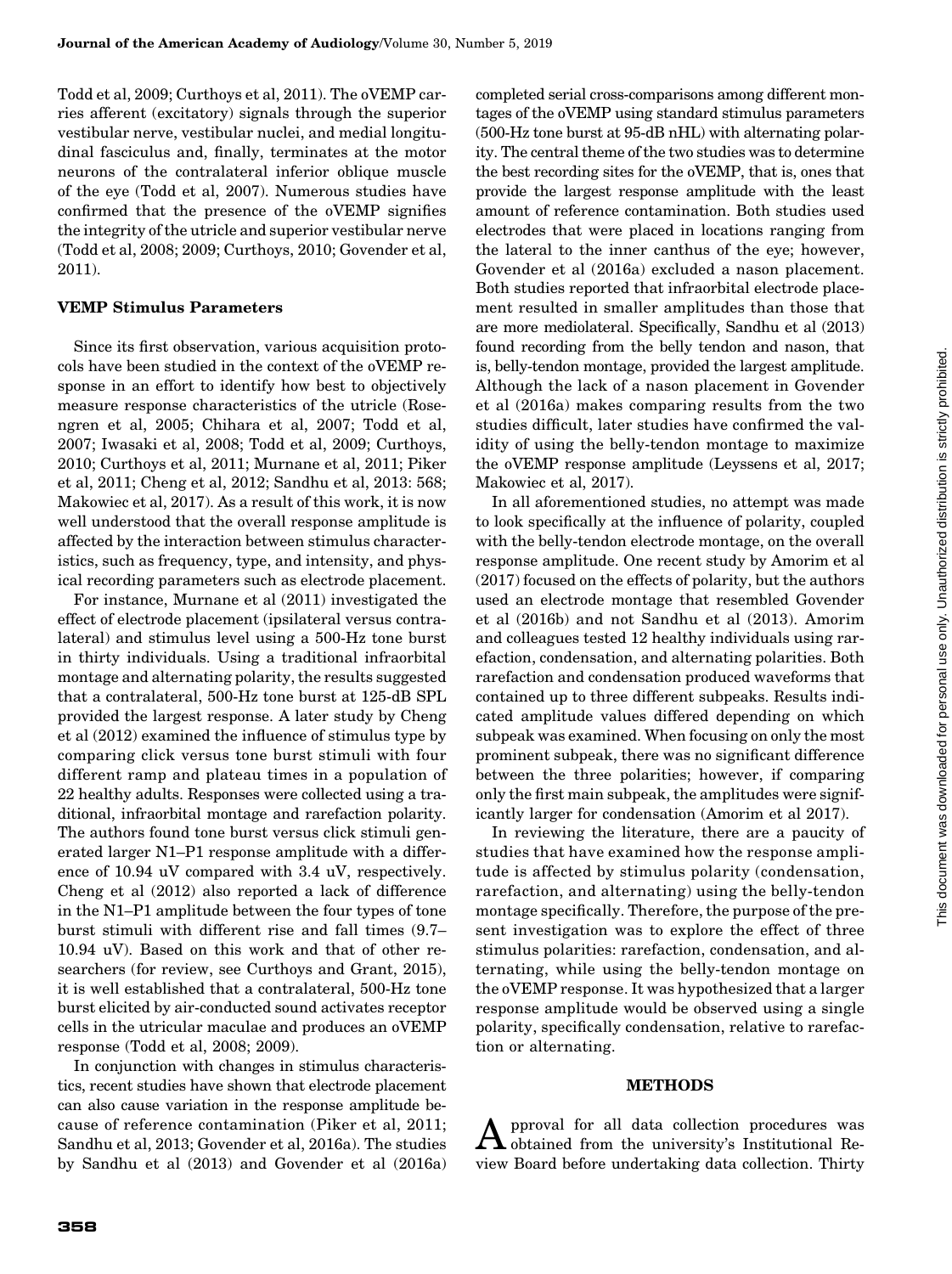participants, recruited from the local university and surrounding community, took part in the study. Participants ranged from 19 to 32 years of age  $(M = 24.28$ years, standard deviation  $[SD] = 3.05$  years), and all were assessed using the same electrode montage to allow for cross-comparison. Before testing, informed consent was obtained from all participants. A series of questions were asked regarding aspects of hearing, balance, and overall health, including symptoms of ear pain, fullness, tinnitus, hearing loss, and dizziness/ imbalance for screening purposes. Tympanometry and acoustic reflexes were performed to verify normal middle ear function and used to contraindicate participation in the study—as an abnormal middle ear status may produce inaccurate responses when recording the oVEMP (Bath et al, 1999). Conventional audiometry was completed to ensure participants had normal hearing sensitivity from 250 to 8000 Hz using ER-3A insert earphones. Speech audiometry was presented at a comfortable loudness level and was used to further verify hearing sensitivity and speech understanding. Participants were excluded if they met any of the following criteria: abnormal hearing sensitivity between 250 to 8000 Hz, abnormal middle ear status, history of balance disorders based on case history and/or questionnaires, history of neurological disorders, history of eye surgery (they were not excluded if they wore corrective contact lenses), history of drug or alcohol dependency, and his-

#### Procedure

tory of neck injury or neck surgery.

Participants were tested individually in the University's vestibular laboratory. Following the hearing evaluation, oVEMP responses were recorded while participants sat in an upright position and directed their gaze  $30^{\circ}$  upward. Disposable, multipurpose snap electrodes were placed in five different positions around the face. Two noninverting electrodes were placed on the area around the belly tendon of the inferior oblique muscle, whereas two inverting electrodes were placed at the inner canthus of the eye with the ground electrode on the forehead (Figure 1).

During data collection, a 500-Hz tone burst at 95-dB nHL was presented through ER3 inserts at a rate of 5.1 stimuli/second. Individual waveforms comprised one hundred fifty sweeps and were collected twice to judge replicability. As such, each participant's dataset consisted of 12 total waveforms (2 waveforms  $\times$  3 conditions  $\times$  2 ears). Further recording parameters and testing conditions can be found in Table 1. All data were collected with Natus Bio-logic hardware with clinical VEMP AEP software (Bio-logic Systems Corp., Mundelein, IL). Collection of data was randomized across polarities to avoid fatigue and potential collection effects.



Figure 1. Electrode montage from Sandhu et al (2013)—the belly-tendon electrode montage. Active electrodes are placed on the belly tendon of the inferior oblique muscle and reference electrode at the inner canthus position.

## Data Analysis

Before data analysis, individual oVEMP waveforms were grand averaged. Waveforms were then analyzed for the N10 and P15 latency, N10 absolute amplitude, interlatency, and interamplitude. Repeated measures analysis of variance (RM-ANOVA) was used to examine differences in these measures. For all RM-ANOVAs, the factor was stimulus polarity (repeated on three levels: alternating, condensation, and rarefaction). During the initial phase of data analysis, ear (repeated on two levels: left and right) was also included as a factor; however, ear was determined to be a nonsignificant factor in all comparisons. As such, the results reported below are collapsed across ears. Greenhouse–Geisser correction factors were used in instances where the sphericity assumption was violated. Epsilon values and corrected p values are presented, but original degrees of freedom are maintained.

#### RESULTS

 $\mathbf R$  eplicable responses were obtained from all 30 par-SDs for component amplitude, latency, interamplitude, and interlatency by polarity are presented in Table 2.

RM-ANOVA testing on N10 and P15 latency revealed a significant main effect for polarity  $[F_{(2, 58)} = 42.376, p]$  $<$  0.001, and  $\eta^2$  = 0.594]. None of the other main effects or interactions were significant. Follow-up least significant difference (LSD) testing on the polarity main effect for N10 indicated that condensation was longer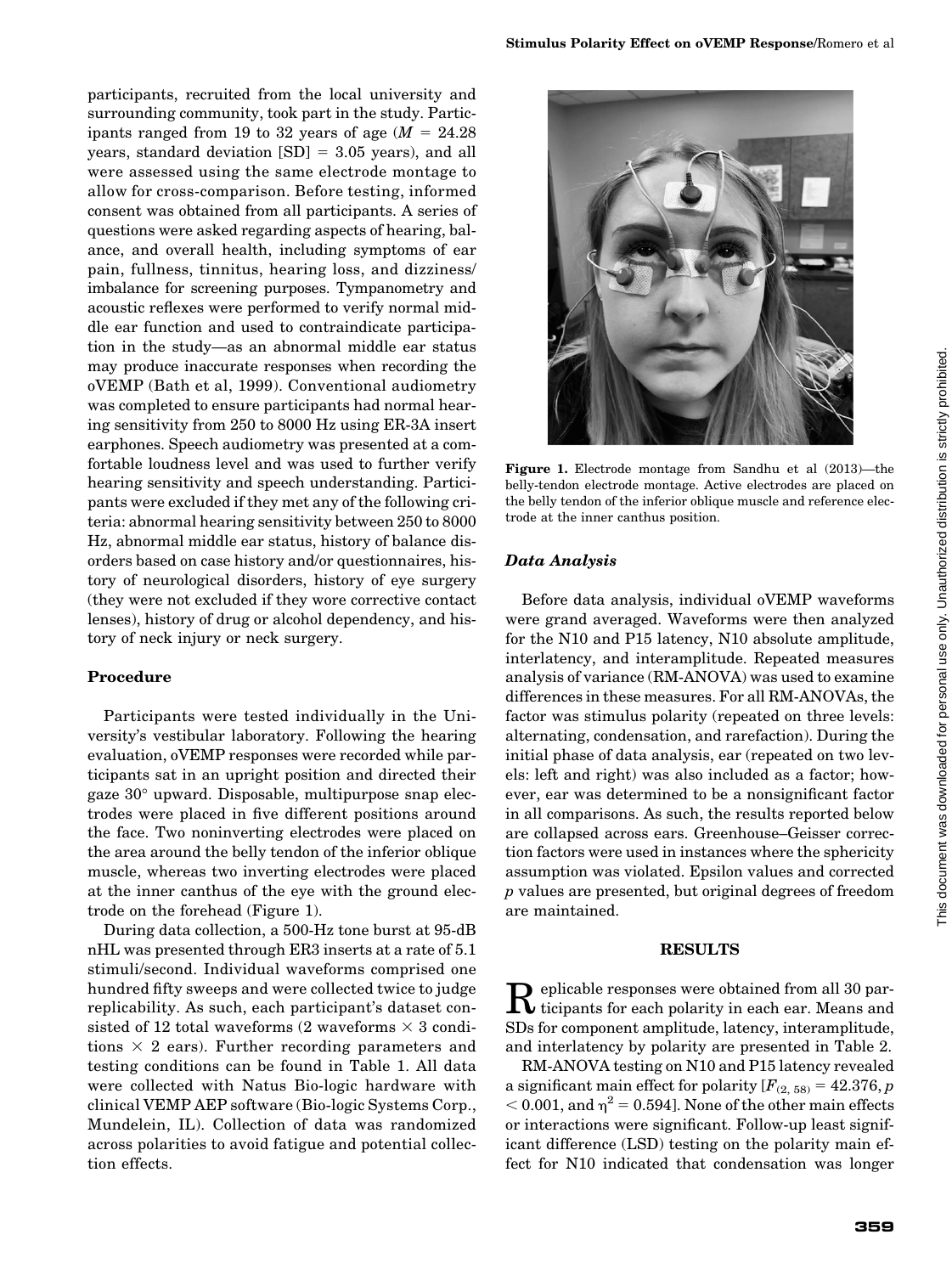|  |  |  | <b>Table 1. Recording Parameters and Testing Conditions</b> |
|--|--|--|-------------------------------------------------------------|
|--|--|--|-------------------------------------------------------------|

| Parameters                 | Selection                                     |  |  |
|----------------------------|-----------------------------------------------|--|--|
| Stimulus parameters        |                                               |  |  |
| Transducer                 | Insert earphones                              |  |  |
| Stimulus                   | 500-Hz tone burst                             |  |  |
| Rise/plateau/fall (cycles) | 0.50/2.00/0.50                                |  |  |
| Polarities                 | Alternating, condensation,<br>and rarefaction |  |  |
| Stimulus intensity         | $95-dB$ nHL                                   |  |  |
| Presentation rate          | 5.1 stimuli/second                            |  |  |
| Total number of trials     | 150                                           |  |  |
| Acquisition parameters     |                                               |  |  |
| Head position              | Head upright                                  |  |  |
| Gaze                       | Upward/midline                                |  |  |
| Impedance                  | $\leq$ 5 kOhms for all channels               |  |  |
| Bandpass filter setting    | 3-1000 Hz                                     |  |  |
| Gain                       | 100,000×                                      |  |  |
| Time window                | 32 msec                                       |  |  |
| Sampling rate              | 512 Hz                                        |  |  |

than either alternating ( $p = 0.029$ ) or rarefaction ( $p <$ 0.001). Furthermore, rarefaction produced a longer latency than alternating (Table 2).

## Interamplitude between Stimulus Polarity

Interamplitude was calculated by taking the difference between N10 and P15 absolute amplitudes, that is, N10–P15. RM-ANOVA testing indicated a significant main effect for polarity  $[F_{(2, 58)} = 26.442, p < 0.001, \eta^2 =$ 0.477]. Follow-up LSD testing suggested that condensation showed the largest response amplitude relative to alternating ( $p < 0.001$ ) and rarefaction ( $p < 0.001$ ), whereas alternating and rarefaction did not differ from one another ( $p = 0.379$ ) (Table 2).

## Interpeak Latency between Stimulus Polarity

Interpeak latency was calculated by taking the difference between N10 and P15 absolute latencies, that is, P15–N10. RM-ANOVA testing indicated a significant main effect for polarity  $[F_{(2, 58)} = 56.56, p < 0.001,$ and  $\eta^2$  = 0.661]. Follow-up LSD testing suggested that rarefaction showed the longest interpeak latency

relative to alternating ( $p < 0.001$ ) and condensation  $(p < 0.001)$ , whereas alternating and condensation did not differ from one another ( $p = 0.125$ ).

## **DISCUSSION**

The central purpose of the present investigation was to evaluate the effect of stimulus polarity under three different stimulus phases using the belly-tendon electrode montage. We hypothesized that pairing a single-polarity tone burst, specifically condensation, with the belly-tendon electrode montage would produce larger oVEMP amplitudes relative to alternating or rarefaction polarities.

In examining the main effects of this study, we found that the N10 amplitude was largest under condensation compared with either alternating or rarefaction, confirming our hypothesis. There are limited studies which have looked at the effects of stimulus polarity on the N10 amplitude. The first study by Govender et al (2016b), which was a reanalysis of the study by Lim et al (2013), found that rarefaction and condensation showed no difference in amplitude. The second, a study by Amorim et al (2017), focused on phase differences with measurements of amplitude and presence of subpeaks in 12 healthy adults with a similar montage to that by Govender et al (2016b). All significant findings in Amorim et al (2017) were dependent on which subpeak was measured, the first or the most prominent peak. Consequently, no amplitude differences were found with the most prominent peaks; however, the first main subpeak showed significantly larger amplitude for condensation than the other polarities.

In theory, a larger response amplitude should be elicited by a positive stimulus phase (condensation) due, in part, to the translation-sensitive activation patterns of the utricle, a finding that has been supported by past research. For example, McCue and Guinan (1994) reported that otolith afferents differentially phase-lock depending on the polarity of an incoming stimulus, suggesting that positive and negative pressure can influence activation patterns. A more recent review article by Curthoys and Grant (2015) described strong evidence of utricular and saccular phase-locking ability

Table 2. Means and SDs for the N10 and P15 Latency, Amplitude, Interamplitude, and Interpeak Latency by Polarity

| Component                        | Measure           | Polarity      |              |               |
|----------------------------------|-------------------|---------------|--------------|---------------|
|                                  |                   | Rarefaction   | Alternating  | Condensation  |
| N <sub>10</sub>                  | Amplitude         | 11.84 (7.69)  | 11.57 (6.95) | 12.59 (6.67)  |
|                                  | Latency           | 9.17(0.60)    | 9.59(0.53)   | 9.74(0.50)    |
| P <sub>15</sub>                  | Latency           | 15.07 (1.08)  | 14.67 (1.11) | 14.92 (1.07)  |
| N <sub>10</sub> -P <sub>15</sub> | Interamplitude    | 21.30 (11.86) | 20.65 (9.98) | 25.44 (13.28) |
| N <sub>10</sub> -P <sub>15</sub> | Interpeak latency | 5.91(0.76)    | 5.11(0.86)   | 5.23(0.78)    |

Notes: Values are given in microvolts (SD) for amplitude and interamplitude; latency is given in milliseconds (SD) for latency and interpeak latency.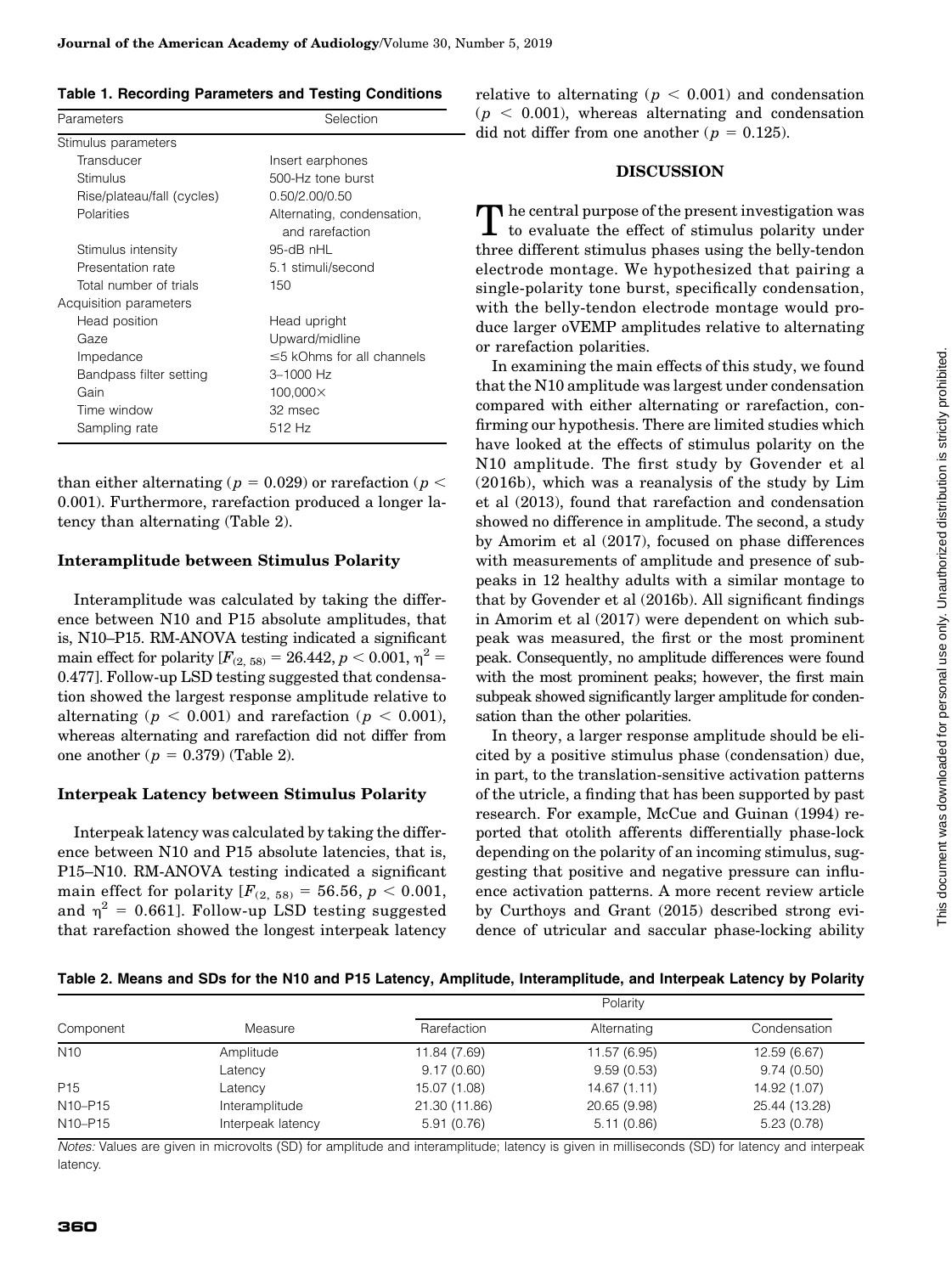

Figure 2. Grand-averaged waveforms from one participant representing morphological differences between three different stimulus polarities.  $A1 = rarefactor, A2 = condensation, and A3 =$ alternating.

to an incoming stimulus up to 2000 Hz for an air-conducted signal. They suggest that otoconia activation is heavily dependent on the incoming stimulus frequency. Specifically, low-frequency stimuli trigger mechanical deformation of the hair cells from the otoconial gel layer, whereas higher frequency stimuli caused activation via fluid pressure waves.

While analyzing the waveforms collected during the present study for amplitude, a secondary finding showed the N10 latency occurs earlier with rarefaction polarity than with condensation or alternating polarity (Figure 2).

The explanation of the latency difference found between condensation and rarefaction is supported by the anatomical arrangement of the stereocilia on either side of the striola, which activate hyperpolarization and depolarization simultaneously in the otoliths (McCue and Guinan, 1994; Leigh and Zee, 2006; Amorim et al, 2017). The medial portion of the macula in the utricle is activated by gravitational forces causing a pull action, and the lateral portion responds best to translational effects (push). The combination of the anatomical hair cell location on either side of the striola along with the push–pull activation of the hair cells may cause the

latency differences found in this study and others (Lempert et al, 1998; Xue and Peterson, 2006; Curthoys, 2017; Curthoys et al, 2017). In addition, the type I and type II hair cell differences and location within the macula cause changes in phase as seen in a study by McCue and Guinan (1994). They proposed that afferent fibers from the saccule are classified into two types of short latency responses: push coming from activation by condensation and pull fibers coming from rarefaction activation when using a low-frequency tone burst greater than 80-dB SPL. The movement from a positive to negative pressure wave causes the depolarization of type I hair cells as opposed to the onset of hyperpolarization within the mid-lateral region, an effect not observed with rarefaction or alternating stimulus phase.

#### Limitations

A possible limitation of the study was the control for gaze. Participants were asked to stare upward at midline  $30^{\circ}$  at an earth-fixed target throughout the duration of the stimulus. It has been well established that the amplitude of the oVEMP is modulated based on the degree of gaze (Murnane et al, 2011). In addition, the electromyography of the participants' gaze was not monitored when obtaining the oVEMP recordings in our study. Weber et al (2012) also demonstrated active participation of the inferior rectus muscle during oVEMP recordings. Therefore, the role of other extraocular muscles including the inferior rectus muscle is not well understood in conjunction with the present stimulus and recording parameters.

#### **CONCLUSION**

 $\bf{B}$  ased on data from the present study, condensation is a more effective stimulus polarity when recording and examining the oVEMP response amplitude using the belly-tendon electrode montage. The findings further support the use of the belly-tendon configuration proposed by Sandhu et al (2013). The oVEMP response is sensitive to the incoming stimulus phase, which may provide further clarification for the neuronal activity of the utricle because of its phasic and transient-driven response properties specific to each hair cell type. Future research should validate the effects found in this study and a reexamination of the age-dependent effects, asymmetry ratios, and pathological effects of otologic peripheral disorders to examine the contribution of the middle ear transfer function in phase-locking.

#### **REFERENCES**

Amorim FEAC, Sahdo AM, Giuliano LMP, Pinheiro DS, de Oliveira Braga NI, Manzano GM. (2017) Effects of the stimulus phase on the air-conducted ocular vestibular evoked myogenic potential in healthy subjects. Clin Neurophysiol 128:262–269.